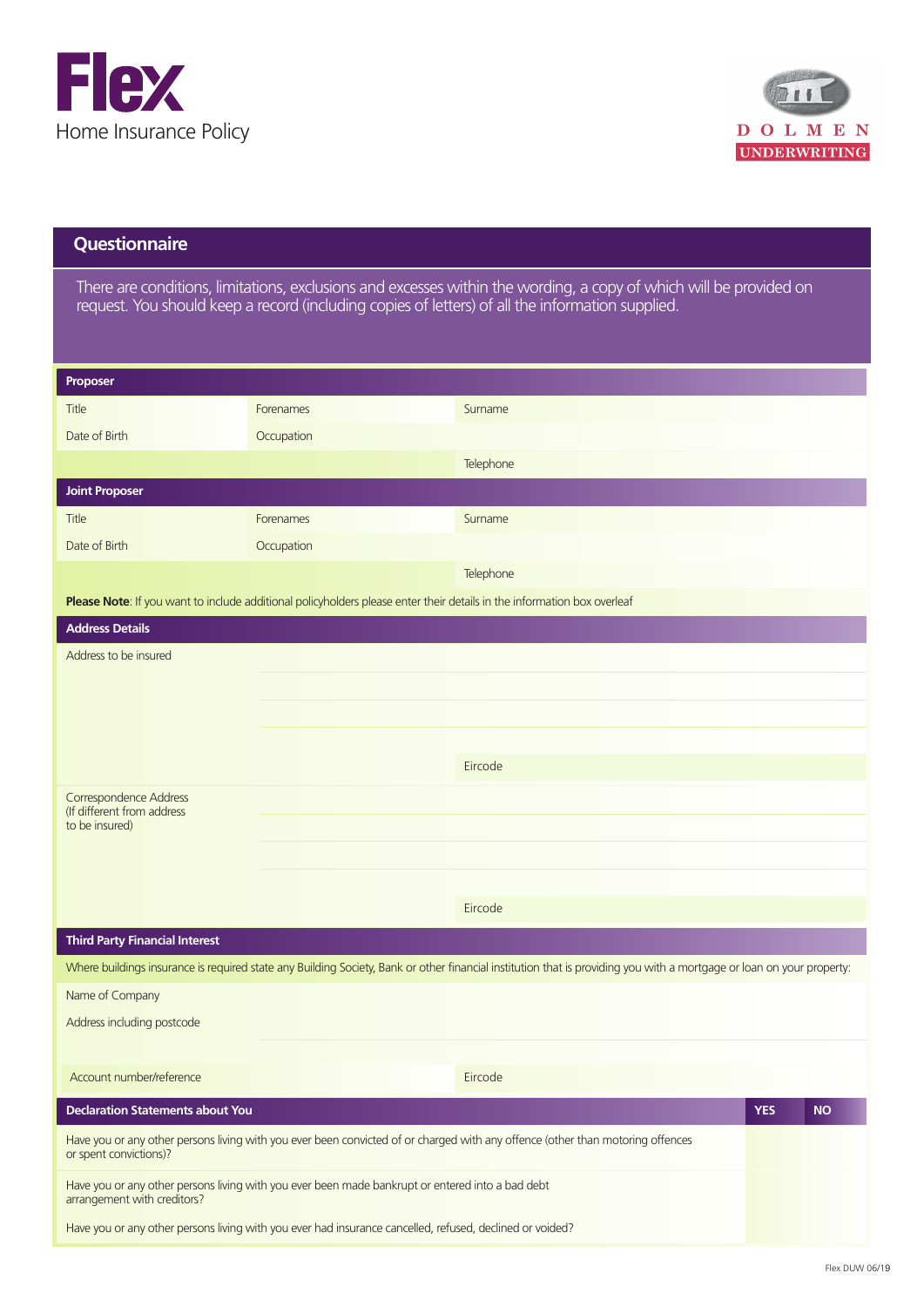| Declaration Statements about the Home to be Insured                                                                                                                             | <b>YES</b> | <b>NO</b> |
|---------------------------------------------------------------------------------------------------------------------------------------------------------------------------------|------------|-----------|
| Is the home built of brick, stone or concrete and roofed with slate, tile or concrete?                                                                                          |            |           |
| Is the home in a good state of repair and regularly maintained?                                                                                                                 |            |           |
| Is the home built in an area historically free from flooding and coastal or river erosion and not within 200 metres<br>of any river, stream or tidal waters?                    |            |           |
| Is the home free from signs of internal or external stepped or diagonal cracking?                                                                                               |            |           |
| Is the home being monitored for subsidence, heave or landslip; has it ever been monitored for subsidence, heave or landslip,<br>or suffered from subsidence, heave or landslip? |            |           |
| Are you aware of any survey carried out on your home which mentions subsidence, settlement or movement of the buildings?                                                        |            |           |
| Are you aware of any neighbouring buildings that have been the subject of an occurrence of subsidence, heave or landslip?                                                       |            |           |
| Are there any building works in progress or planned in the next 12 months?                                                                                                      |            |           |
| Is the home to be insured your main and permanent place of residence?                                                                                                           |            |           |
| Is the home used for any business, trade or profession?                                                                                                                         |            |           |
| Is the home regularly left unattended other than during daytime working hours?                                                                                                  |            |           |
| Is the home left unoccupied for periods in excess of 60 consecutive days?                                                                                                       |            |           |
|                                                                                                                                                                                 |            |           |

**Where you have ticked any of the shaded boxes above, or would like to add additional proposers, please provide full information in the space below:**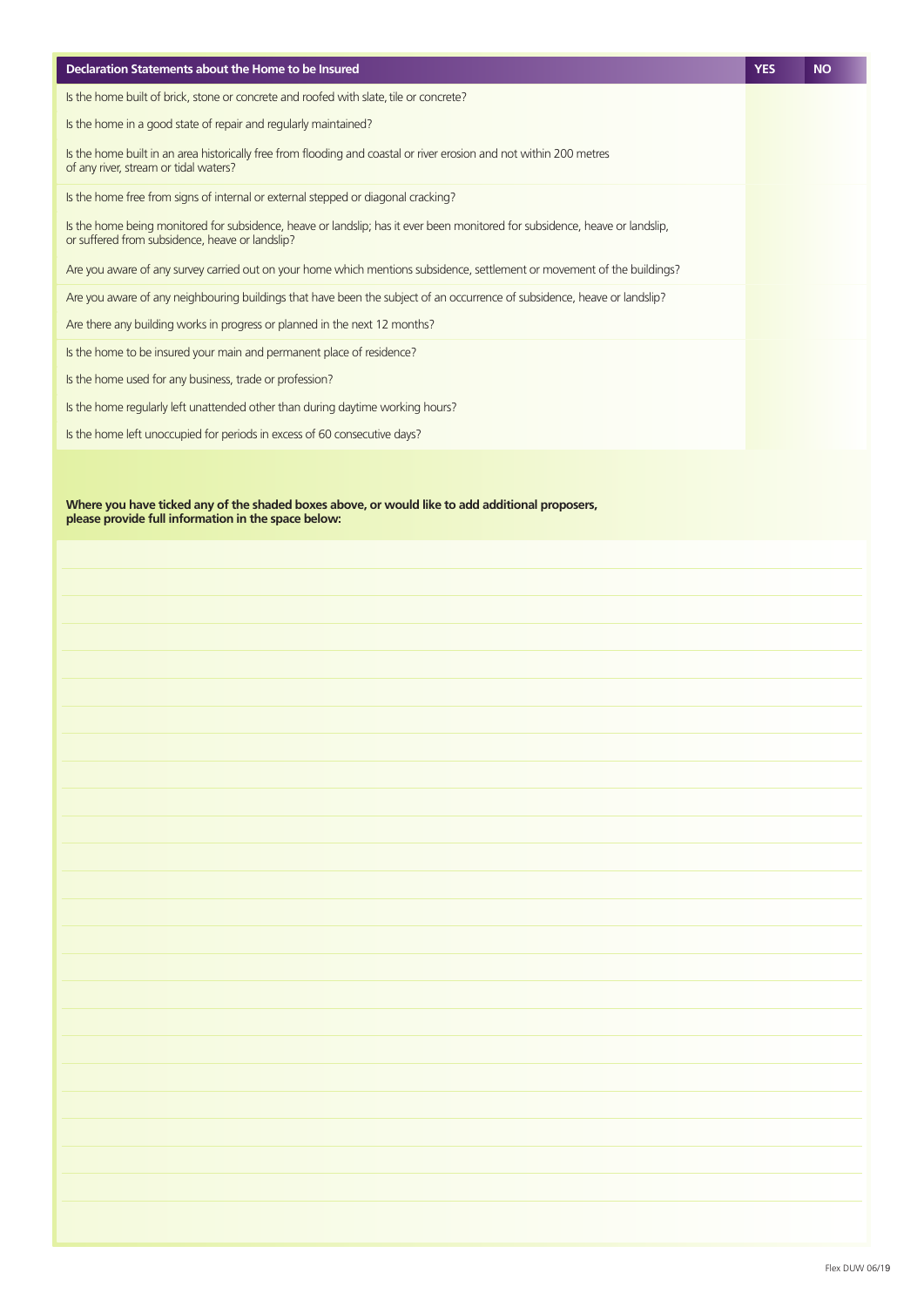| <b>Property Details</b>                                                                                                                                                                                                                                                         |                             |                       |                             |                             |            |           |
|---------------------------------------------------------------------------------------------------------------------------------------------------------------------------------------------------------------------------------------------------------------------------------|-----------------------------|-----------------------|-----------------------------|-----------------------------|------------|-----------|
| Approximate year of build                                                                                                                                                                                                                                                       |                             |                       |                             |                             |            |           |
| <b>Construction of Walls</b>                                                                                                                                                                                                                                                    |                             |                       |                             |                             |            |           |
| Construction of Roof                                                                                                                                                                                                                                                            |                             |                       |                             |                             |            |           |
| Number of Bedrooms                                                                                                                                                                                                                                                              |                             |                       |                             |                             | <b>YES</b> | <b>NO</b> |
| Is the home a protected structure?                                                                                                                                                                                                                                              |                             |                       |                             |                             |            |           |
| House - Detached                                                                                                                                                                                                                                                                | Flat - Ground Floor         |                       |                             |                             |            |           |
| Bungalow - Detached                                                                                                                                                                                                                                                             | House - Terraced            |                       |                             |                             |            |           |
| Flat - Basement                                                                                                                                                                                                                                                                 | Bungalow - Terraced         |                       |                             |                             |            |           |
| House - Semi Detached                                                                                                                                                                                                                                                           | Flat - Other                |                       |                             |                             |            |           |
| Bungalow - Semi Detached                                                                                                                                                                                                                                                        | Other (please give details) |                       |                             |                             |            |           |
| <b>Security Details</b>                                                                                                                                                                                                                                                         |                             |                       |                             |                             | <b>YES</b> | <b>NO</b> |
| Are final exit doors secured by mortice deadlocks with a least 5 levers or a rim deadlock conforming to British Standard 3621 or,                                                                                                                                               |                             |                       |                             |                             |            |           |
| if the door(s) are UPVC or double glazed, a multi-point locking system with either a lever or built-in deadlocking cylinder?                                                                                                                                                    |                             |                       |                             |                             |            |           |
| Are all other external doors secured by a mortice deadlock or a deadlock conforming to British Standard 3621 or by a multi-point<br>locking system with either a lever or built-in deadlocking cylinder or key-operated security bolts fitted internally to the top and bottom? |                             |                       |                             |                             |            |           |
| Are all opening sections of the basement, ground floor and easily accessible windows, fanlights and skylights to the buildings<br>secured by key-operated window locks?                                                                                                         |                             |                       |                             |                             |            |           |
| Is the home fitted with a burglar alarm? (If No, please proceed to Safe Questions)                                                                                                                                                                                              |                             |                       |                             |                             |            |           |
| If Yes, who installed alarm?                                                                                                                                                                                                                                                    |                             |                       |                             |                             |            |           |
| Is the alarm maintained under a contract?                                                                                                                                                                                                                                       |                             |                       |                             |                             |            |           |
| If Yes, how often is it maintained?                                                                                                                                                                                                                                             | Every 6 Months              |                       |                             |                             |            |           |
|                                                                                                                                                                                                                                                                                 | Every 12 Months             |                       |                             |                             |            |           |
|                                                                                                                                                                                                                                                                                 | Other                       | $\breve{\bullet}$     |                             |                             |            |           |
| What type of signalling does the alarm use?                                                                                                                                                                                                                                     | <b>Bells Only</b>           |                       | <b>Central Station</b>      |                             |            |           |
|                                                                                                                                                                                                                                                                                 | Packnet                     |                       | <b>Digital Communicator</b> |                             |            |           |
|                                                                                                                                                                                                                                                                                 | Connected to Police         |                       | Redcare                     |                             |            |           |
|                                                                                                                                                                                                                                                                                 | <b>BT Redcare GSM</b>       |                       | <b>Dual Communicator</b>    |                             |            |           |
|                                                                                                                                                                                                                                                                                 | Other                       |                       | Eircom Phonewatch           | $\textcolor{blue}{\bullet}$ |            |           |
| Is there a safe in the home? (If No, please proceed to next section)                                                                                                                                                                                                            |                             |                       |                             |                             |            |           |
| If Yes, what type?                                                                                                                                                                                                                                                              | <b>Wall Safe</b>            |                       | <b>Under Floor Safe</b>     |                             |            |           |
|                                                                                                                                                                                                                                                                                 | Free Standing Safe          | $\boldsymbol{\Theta}$ | Other                       |                             |            |           |
| What is the model of the safe?                                                                                                                                                                                                                                                  |                             |                       |                             |                             |            |           |
| What is the make of the safe?                                                                                                                                                                                                                                                   |                             |                       |                             |                             |            |           |
| If you have ticked any of the shaded boxes please give further details:                                                                                                                                                                                                         |                             |                       |                             |                             |            |           |
|                                                                                                                                                                                                                                                                                 |                             |                       |                             |                             |            |           |
|                                                                                                                                                                                                                                                                                 |                             |                       |                             |                             |            |           |
|                                                                                                                                                                                                                                                                                 |                             |                       |                             |                             |            |           |
|                                                                                                                                                                                                                                                                                 |                             |                       |                             |                             |            |           |
|                                                                                                                                                                                                                                                                                 |                             |                       |                             |                             |            |           |
|                                                                                                                                                                                                                                                                                 |                             |                       |                             |                             |            |           |
|                                                                                                                                                                                                                                                                                 |                             |                       |                             |                             |            |           |
|                                                                                                                                                                                                                                                                                 |                             |                       |                             |                             |            |           |
|                                                                                                                                                                                                                                                                                 |                             |                       |                             |                             |            |           |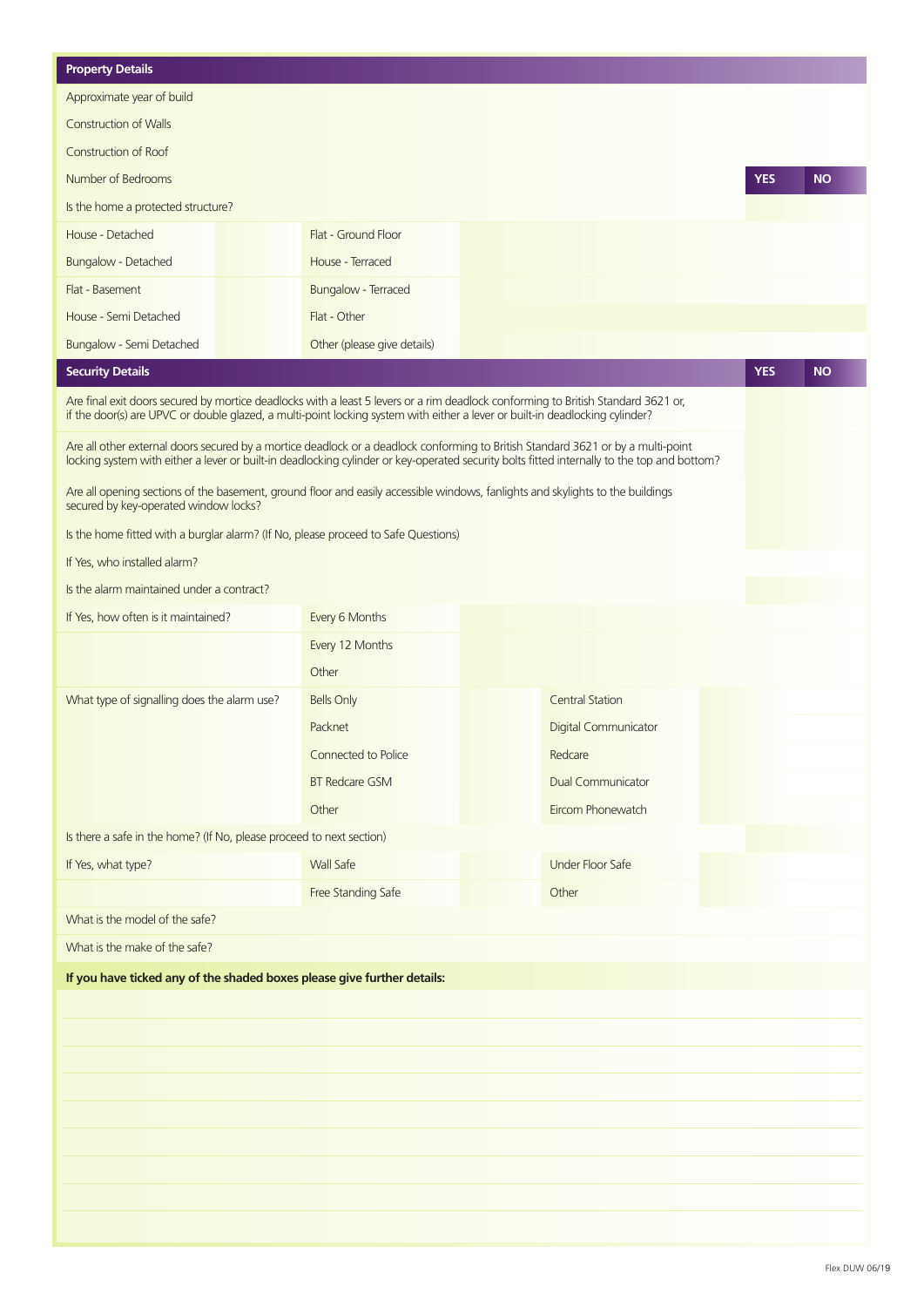**Sums Insured**

You must take reasonable steps to ensure that your sums insured are adequate at all times otherwise we will only pay a proportion of your claim as detailed below:

If your Buildings are under-insured, which means the cost of rebuilding the buildings at the time of loss or damage is more than your sum insured for the buildings, then we will only pay a proportion of the claim. For example if your sum insured only covers one half of the cost of rebuilding the buildings, we will only pay one half of the cost of repair or replacement.

If your Contents are under-insured, which means the cost of replacing or repairing the contents at the time of the loss or damage is more than your sum insured for the contents, then we will only pay a proportion of the claim. For example if your sum insured only covers one half of the cost of replacing or repairing the contents, we will only pay one half of the cost of repair or replacement.

## **Buildings**

of any claim.

Buildings Sum Insured (INCLUDING outbuildings)

€ 32323232

(full cost of reconstruction in it's present form. This amount must include all outbuildings, garages, domestic oil & gas pipes, domestic fuel oil tanks, swimming pools, tennis courts, drives, paths, patios, terraces, walls, gates & fences, septic tanks, lamp posts and ornamental fountains & ponds).

Do you require Accidental Damage cover? **YES**

The default excess is €100 you can increase the excess which will reduce your premium.

| Please select your excess $\epsilon$ 100 $\bigcirc$ $\epsilon$ 250 $\bigcirc$ $\epsilon$ 500 $\bigcirc$ $\epsilon$ 1,000 $\bigcirc$ $\epsilon$ 2,500 $\bigcirc$ $\epsilon$ 5,000 $\bigcirc$ |  |  |  |  |  |  |  |  |  |  |  |  |
|---------------------------------------------------------------------------------------------------------------------------------------------------------------------------------------------|--|--|--|--|--|--|--|--|--|--|--|--|
| In the event of a claim where the incident of loss or damage that falls for consideration is covered under more than one section of cover                                                   |  |  |  |  |  |  |  |  |  |  |  |  |
| and you have chosen a different excess under that section, it is the highest applicable excess that will be deducted from the total settlement                                              |  |  |  |  |  |  |  |  |  |  |  |  |

If we impose a compulsory increased excess you will not be entitled to a discount. You will be advised by your broker if this applies to your policy.

| IT WE ITIPOSE a COLIPUISOLY INCREASED EXCESS YOU WILLIOL DE EFITTIEU TO A UISCOUTIL. TOU WILL DE AUVISEU DY YOUT DIOKEL IT ITIIS APPIRES TO YOUT POIICY.                                                                                                                                                     |      |      |      |  |        |  |        |        |                     |     |           |
|--------------------------------------------------------------------------------------------------------------------------------------------------------------------------------------------------------------------------------------------------------------------------------------------------------------|------|------|------|--|--------|--|--------|--------|---------------------|-----|-----------|
| <b>Contents</b>                                                                                                                                                                                                                                                                                              |      |      |      |  |        |  |        |        |                     |     |           |
| i) General Contents within the home, (excluding gold & silver and gold & silver plated articles, jewellery & furs)                                                                                                                                                                                           |      |      |      |  |        |  |        |        |                     |     |           |
| ii) Gold & silver articles and gold & silver plated articles, (excluding jewellery)                                                                                                                                                                                                                          |      |      |      |  |        |  |        | €      |                     |     |           |
| iii) Pictures, paintings                                                                                                                                                                                                                                                                                     |      |      |      |  |        |  |        | €      |                     |     |           |
| Do you require Accidental Damage cover?                                                                                                                                                                                                                                                                      |      |      |      |  |        |  |        |        |                     | YES | <b>NO</b> |
| The default excess is $\in$ 100 you can increase the excess which will reduce your premium.                                                                                                                                                                                                                  |      |      |      |  |        |  |        |        |                     |     |           |
| Please select your excess                                                                                                                                                                                                                                                                                    | €100 | €250 | €500 |  | €1,000 |  | €2,500 | €5,000 |                     |     |           |
| In the event of a claim where the incident of loss or damage that falls for consideration is covered under more than one section of cover<br>and you have chosen a different excess under that section, it is the highest applicable excess that will be deducted from the total settlement<br>of any claim. |      |      |      |  |        |  |        |        |                     |     |           |
| If we impose a compulsory increased excess you will not be entitled to a discount. You will be advised by your broker if this applies to your policy.                                                                                                                                                        |      |      |      |  |        |  |        |        |                     |     |           |
| Items with a value more than $\in$ 2,500 forming part of (ii) and (iii) to be specified below.<br>If you require cover for your jewellery and furs please complete the next section.                                                                                                                         |      |      |      |  |        |  |        |        |                     |     |           |
| <b>Description</b>                                                                                                                                                                                                                                                                                           |      |      |      |  |        |  |        |        | Sum Insured $(\in)$ |     |           |
|                                                                                                                                                                                                                                                                                                              |      |      |      |  |        |  |        |        |                     |     |           |
|                                                                                                                                                                                                                                                                                                              |      |      |      |  |        |  |        |        |                     |     |           |
|                                                                                                                                                                                                                                                                                                              |      |      |      |  |        |  |        |        |                     |     |           |
|                                                                                                                                                                                                                                                                                                              |      |      |      |  |        |  |        |        |                     |     |           |
|                                                                                                                                                                                                                                                                                                              |      |      |      |  |        |  |        |        |                     |     |           |
|                                                                                                                                                                                                                                                                                                              |      |      |      |  |        |  |        |        |                     |     |           |
|                                                                                                                                                                                                                                                                                                              |      |      |      |  |        |  |        |        |                     |     |           |
|                                                                                                                                                                                                                                                                                                              |      |      |      |  |        |  |        |        |                     |     |           |
|                                                                                                                                                                                                                                                                                                              |      |      |      |  |        |  |        |        |                     |     |           |
|                                                                                                                                                                                                                                                                                                              |      |      |      |  |        |  |        |        |                     |     |           |
|                                                                                                                                                                                                                                                                                                              |      |      |      |  |        |  |        |        |                     |     |           |
|                                                                                                                                                                                                                                                                                                              |      |      |      |  |        |  |        |        |                     |     |           |
|                                                                                                                                                                                                                                                                                                              |      |      |      |  |        |  |        |        |                     |     |           |

**NO**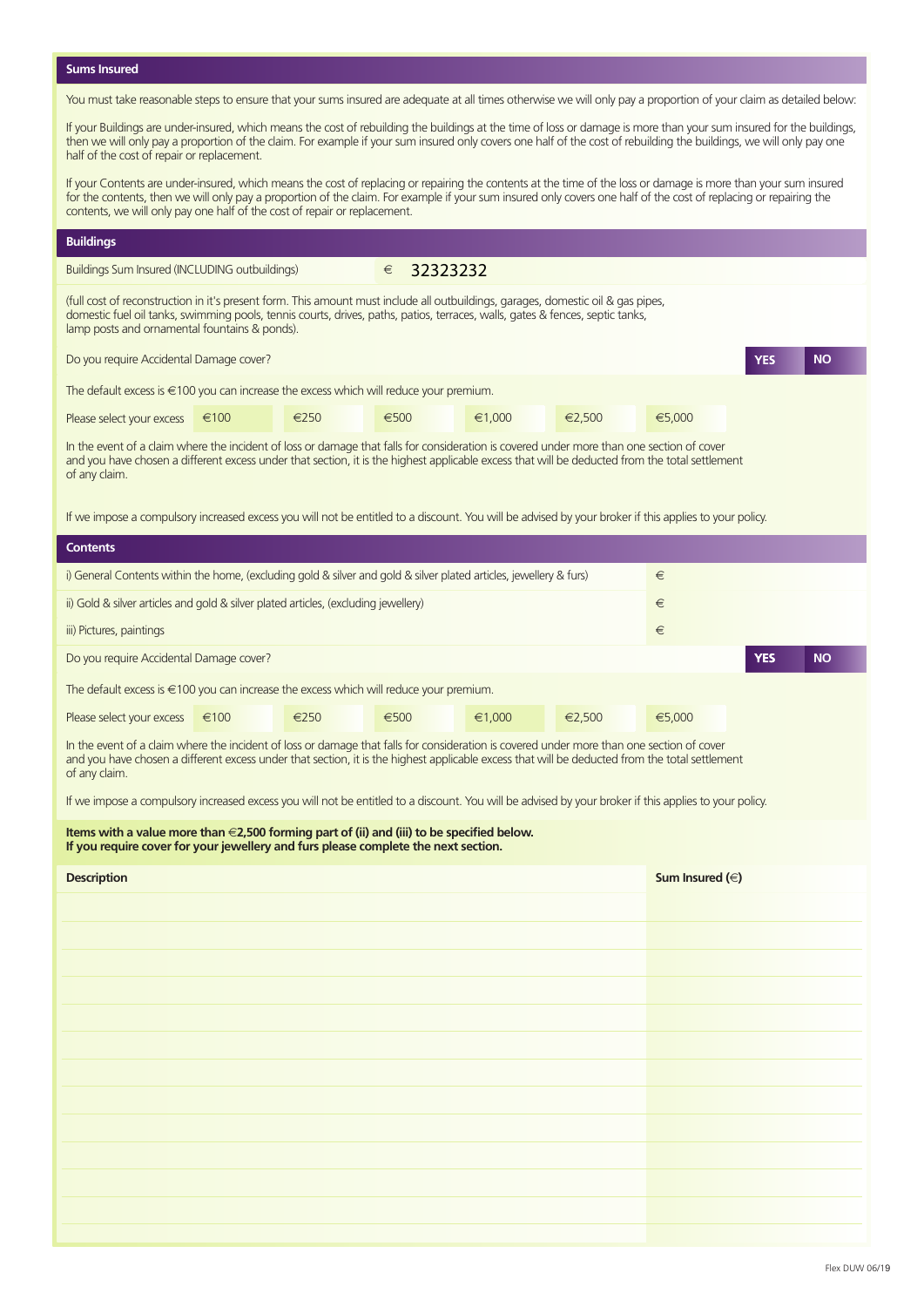|                                                                                 | Please complete this section where you require cover away from the home. The excess you have chosen for CONTENTS will apply to these covers.                                                                                     |       |          |                     |               |           |
|---------------------------------------------------------------------------------|----------------------------------------------------------------------------------------------------------------------------------------------------------------------------------------------------------------------------------|-------|----------|---------------------|---------------|-----------|
| Personal Possessions                                                            |                                                                                                                                                                                                                                  | $\in$ |          |                     |               |           |
| Jewellery                                                                       |                                                                                                                                                                                                                                  | $\in$ |          |                     |               |           |
| Furs                                                                            |                                                                                                                                                                                                                                  | $\in$ |          |                     |               |           |
| Guns                                                                            |                                                                                                                                                                                                                                  | $\in$ |          |                     |               |           |
|                                                                                 | Please specify any individual items over $\in$ 2,500                                                                                                                                                                             |       |          |                     |               |           |
| <b>Description</b>                                                              |                                                                                                                                                                                                                                  |       |          | Sum Insured $(\in)$ |               |           |
|                                                                                 |                                                                                                                                                                                                                                  |       |          |                     |               |           |
|                                                                                 |                                                                                                                                                                                                                                  |       |          |                     |               |           |
|                                                                                 |                                                                                                                                                                                                                                  |       |          |                     |               |           |
|                                                                                 |                                                                                                                                                                                                                                  |       |          |                     |               |           |
|                                                                                 |                                                                                                                                                                                                                                  |       |          |                     |               |           |
|                                                                                 |                                                                                                                                                                                                                                  |       |          |                     |               |           |
| <b>Additional Covers</b>                                                        |                                                                                                                                                                                                                                  |       |          |                     | <b>YES</b>    | <b>NO</b> |
| Domestic freezer contents cover?                                                |                                                                                                                                                                                                                                  |       |          |                     |               |           |
| If Yes, please state sum insured                                                |                                                                                                                                                                                                                                  | $\in$ |          |                     | <b>Tarihi</b> |           |
| Pedal cycles cover anywhere in Ireland? If Yes,                                 |                                                                                                                                                                                                                                  |       |          |                     |               |           |
| please state sum insured                                                        |                                                                                                                                                                                                                                  | $\in$ |          |                     |               |           |
|                                                                                 | Please specify any pedal cycles with a value of more than $\in$ 1,000 in the area below:                                                                                                                                         |       |          |                     |               |           |
| <b>Description</b>                                                              |                                                                                                                                                                                                                                  |       |          | Sum Insured $(\in)$ |               |           |
|                                                                                 |                                                                                                                                                                                                                                  |       |          |                     |               |           |
|                                                                                 |                                                                                                                                                                                                                                  |       |          |                     |               |           |
|                                                                                 |                                                                                                                                                                                                                                  |       |          |                     |               |           |
|                                                                                 |                                                                                                                                                                                                                                  |       |          |                     |               |           |
| Do you require cover for your Personal money?                                   |                                                                                                                                                                                                                                  |       |          |                     |               |           |
| If Yes, please state sum insured                                                |                                                                                                                                                                                                                                  | $\in$ |          |                     |               |           |
| Do you require cover for your Credit cards?<br>If Yes, please state sum insured |                                                                                                                                                                                                                                  | $\in$ |          |                     |               |           |
| <b>Claims History</b>                                                           |                                                                                                                                                                                                                                  |       |          |                     | <b>YES</b>    | <b>NO</b> |
|                                                                                 |                                                                                                                                                                                                                                  |       |          |                     |               |           |
|                                                                                 | Has the proposer or any member of the family or any person normally residing at the premises sustained any loss<br>or damage during the last 5 years which would have been covered under this insurance, whether claimed or not? |       |          |                     |               |           |
|                                                                                 | If yes, please give details including a brief description, location of the loss (at a previous address or away from the home)<br>amount and status of the claims (settled, declined, outstanding or not claimed for)             |       |          |                     |               |           |
| Date of Loss                                                                    | <b>Brief Description of Loss/Damage</b>                                                                                                                                                                                          |       | Location | <b>Amount</b>       | <b>Status</b> |           |
|                                                                                 |                                                                                                                                                                                                                                  |       |          |                     |               |           |
|                                                                                 |                                                                                                                                                                                                                                  |       |          |                     |               |           |
|                                                                                 |                                                                                                                                                                                                                                  |       |          |                     |               |           |
|                                                                                 |                                                                                                                                                                                                                                  |       |          |                     |               |           |
|                                                                                 |                                                                                                                                                                                                                                  |       |          |                     |               |           |
|                                                                                 |                                                                                                                                                                                                                                  |       |          |                     |               |           |
|                                                                                 |                                                                                                                                                                                                                                  |       |          |                     |               |           |
|                                                                                 |                                                                                                                                                                                                                                  |       |          |                     |               |           |
|                                                                                 |                                                                                                                                                                                                                                  |       |          |                     |               |           |
| Total number of years since your last claim                                     |                                                                                                                                                                                                                                  |       |          |                     |               |           |